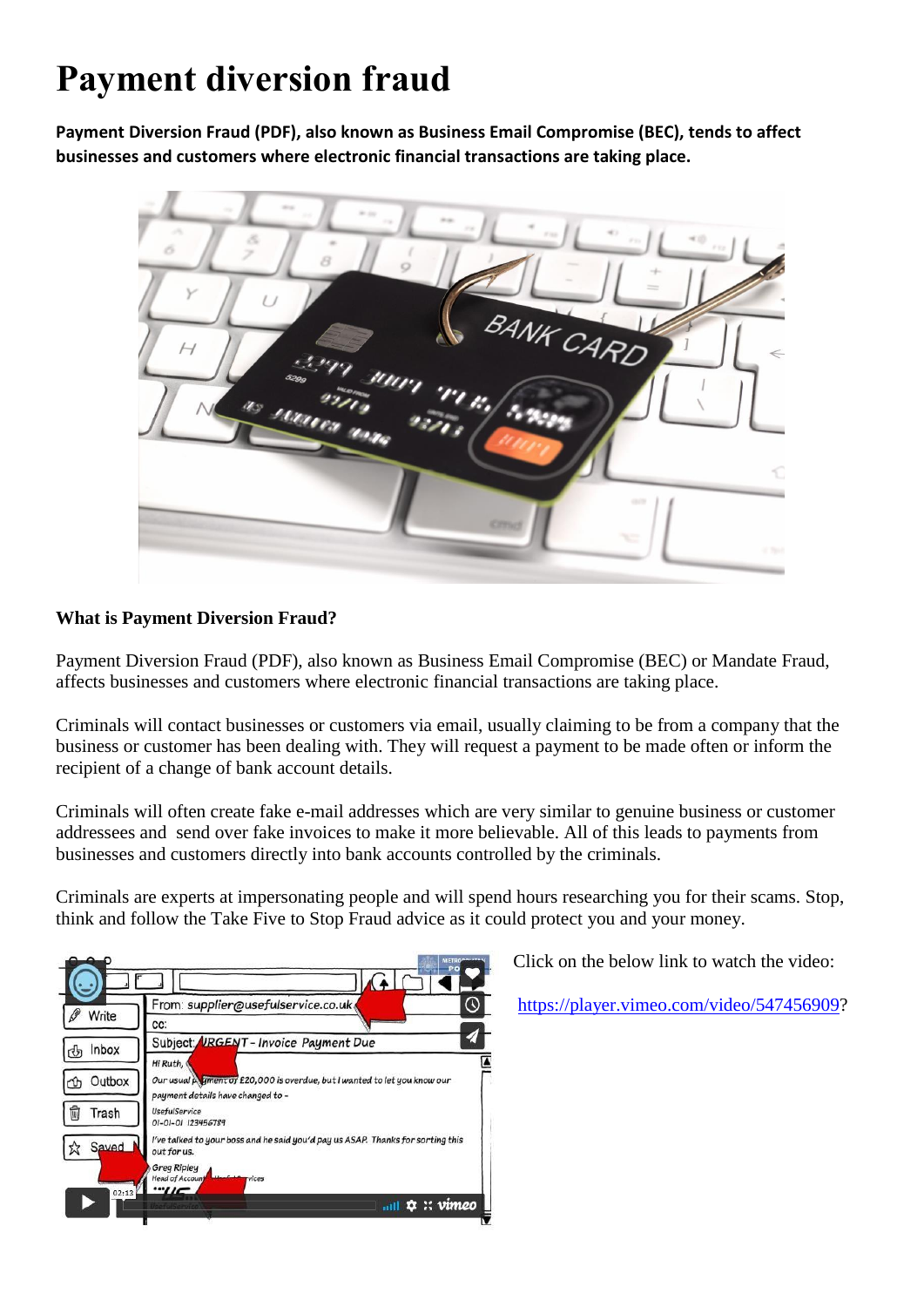## **Take Five to Stop Fraud advice**

## **Advice for individuals**

Criminals are experts at impersonating people, organisations and the police. They spend hours researching you for their scams, hoping you'll let your guard down for just a moment. Stop and think. It could protect you and your money.

**STOP:** Taking a moment to stop and think before parting with your money or information could keep you safe.

**CHALLENGE:** Could it be fake? It's ok to reject, refuse or ignore any requests for your financial or personal details. Only criminals will try to rush or panic you.

**PROTECT:** Contact your bank *immediately* if you think you've fallen for a scam, don't feel ashamed or embarrassed - you are not alone.

## **Report it to Action Fraud online at [www.actionfraud.police.uk/reporting-fraud-and-cyber-crime](https://www.actionfraud.police.uk/reporting-fraud-and-cyber-crime) or by calling 0300 123 2040.**

If you're in Scotland, you can report to Police Scotland by calling 101.

#### **Advice for businesses**

Criminals are experts at impersonating people, businesses and the police. They spend hours researching your business for their scams, hoping you will let your guard down for just a moment.

**STOP:** If you receive a request to make an urgent payment, change supplier bank details or provide financial information, take a moment to stop and think.

**CHALLENGE:** Could it be fake? Verify all payments and supplier details directly with the company on a known phone number or in person first.

**PROTECT:** Contact your business' bank *immediately* if you think you've been scammed and report it to Action Fraud.

Advice can be found on the Take Five website addresses here:

<https://takefive-stopfraud.org.uk/advice/general-advice/>

<https://takefive-stopfraud.org.uk/advice/business-advice/>

#### **Improve your cyber security with NCSC Cyber Aware**

Use the 6 NCSC Cyber Aware actions to keep yourself safe. Further details of these are available at [www.cyberaware.gov.uk,](http://www.cyberaware.gov.uk/) these are:

- 1. Use a strong and separate password for your email.
- 2. Create strong passwords using 3 random words.
- 3. Save your passwords in your browser.
- 4. Turn on two-factor authentication (2FA).
- 5. Update your devices.
- 6. Back up your data.

#### **Downloadable resources**